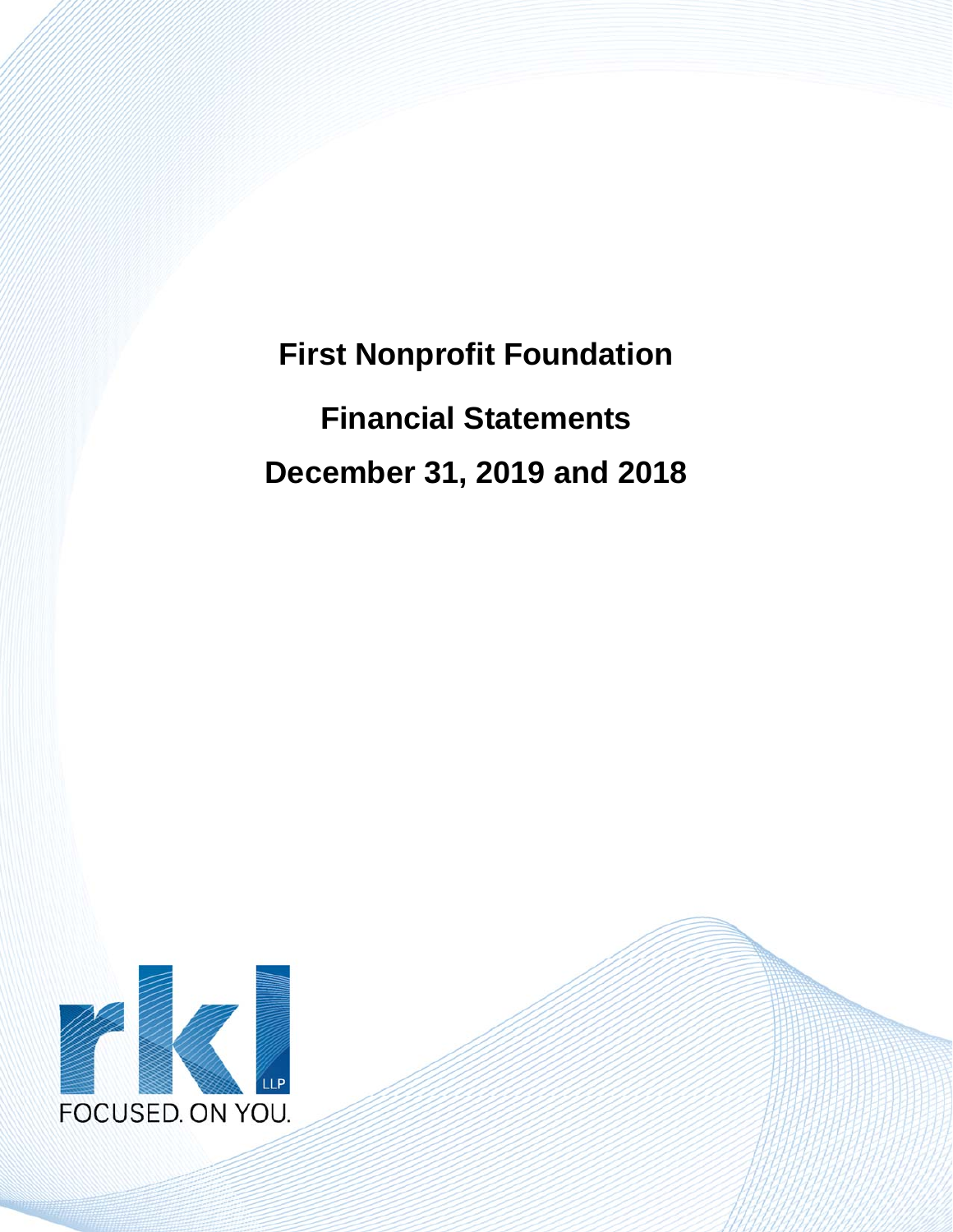Table of Contents December 31, 2019 and 2018

|                                                              | Page      |
|--------------------------------------------------------------|-----------|
| <b>INDEPENDENT AUDITOR'S REPORT</b>                          | 1 and $2$ |
| <b>FINANCIAL STATEMENTS</b>                                  |           |
| <b>Statement of Financial Position</b>                       | 3         |
| <b>Statement of Activities</b>                               | 4         |
| Statement of Changes in Net Assets                           | 5         |
| Statement of Functional Expenses - by Natural Classification | 6 and 7   |
| <b>Statement of Cash Flows</b>                               | 8         |
| <b>Notes to Financial Statements</b>                         | $9$ to 16 |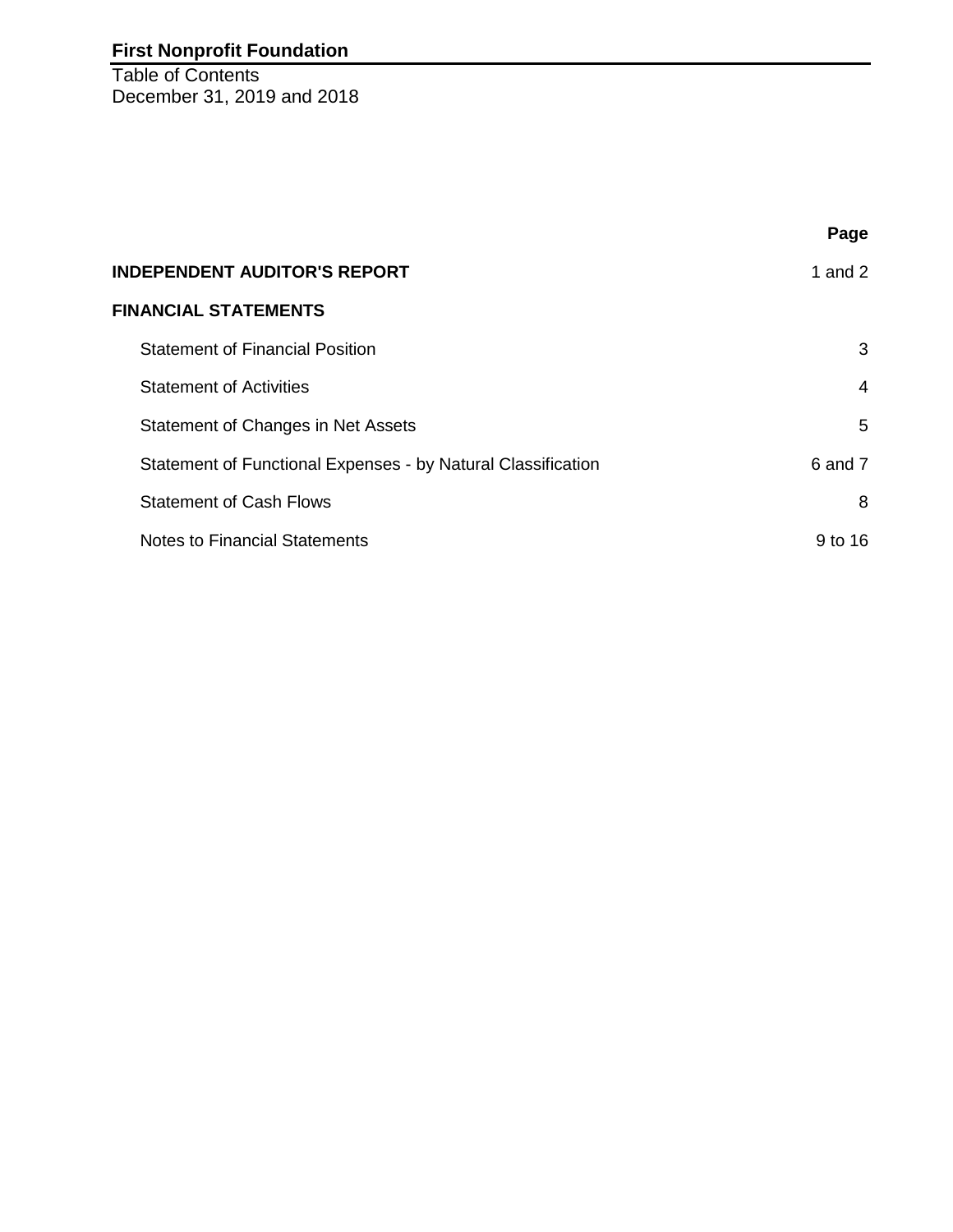

# **Independent Auditor's Report**

To the Board of Directors First Nonprofit Foundation Hummelstown, Pennsylvania

#### **Report on the Financial Statements**

We have audited the accompanying financial statements of First Nonprofit Foundation, which comprise the statement of financial position as of December 31, 2019 and 2018, and the related statements of activities, changes in net assets, functional expenses - by natural classification, and cash flows for the years then ended, and the related notes to the financial statements.

#### **Management's Responsibility for the Financial Statements**

Management is responsible for the preparation and fair presentation of these financial statements in accordance with accounting principles generally accepted in the United States of America; this includes the design, implementation, and maintenance of internal control relevant to the preparation and fair presentation of financial statements that are free from material misstatement, whether due to fraud or error.

#### **Auditor's Responsibility**

Our responsibility is to express an opinion on these financial statements based on our audits. We conducted our audits in accordance with auditing standards generally accepted in the United States of America. Those standards require that we plan and perform the audit to obtain reasonable assurance about whether the financial statements are free from material misstatement.

An audit involves performing procedures to obtain audit evidence about the amounts and disclosures in the financial statements. The procedures selected depend on the auditor's judgment, including the assessment of the risks of material misstatement of the financial statements, whether due to fraud or error. In making those risk assessments, the auditor considers internal control relevant to the entity's preparation and fair presentation of the financial statements in order to design audit procedures that are appropriate in the circumstances, but not for the purpose of expressing an opinion on the effectiveness of the entity's internal control. Accordingly, we express no such opinion. An audit also includes evaluating the appropriateness of accounting policies used and the reasonableness of significant accounting estimates made by management, as well as evaluating the overall presentation of the financial statements.

We believe that the audit evidence we have obtained is sufficient and appropriate to provide a basis for our audit opinion.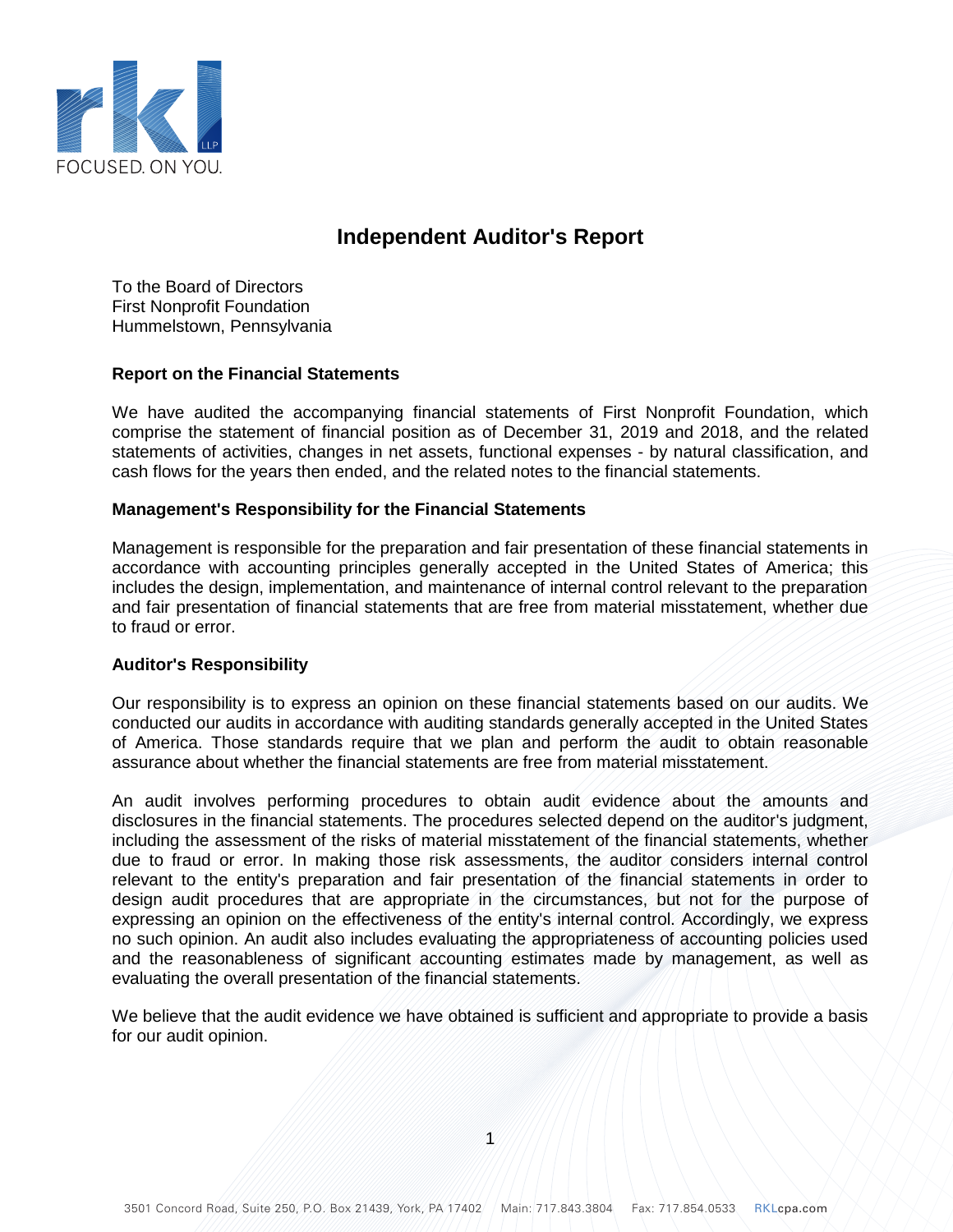#### **Opinion**

In our opinion, the financial statements referred to above present fairly, in all material respects, the financial position of First Nonprofit Foundation as of December 31, 2019 and 2018, and the changes in its net assets and its cash flows for the years then ended in accordance with accounting principles generally accepted in the United States of America.

RKL LIP

April 1, 2020 York, Pennsylvania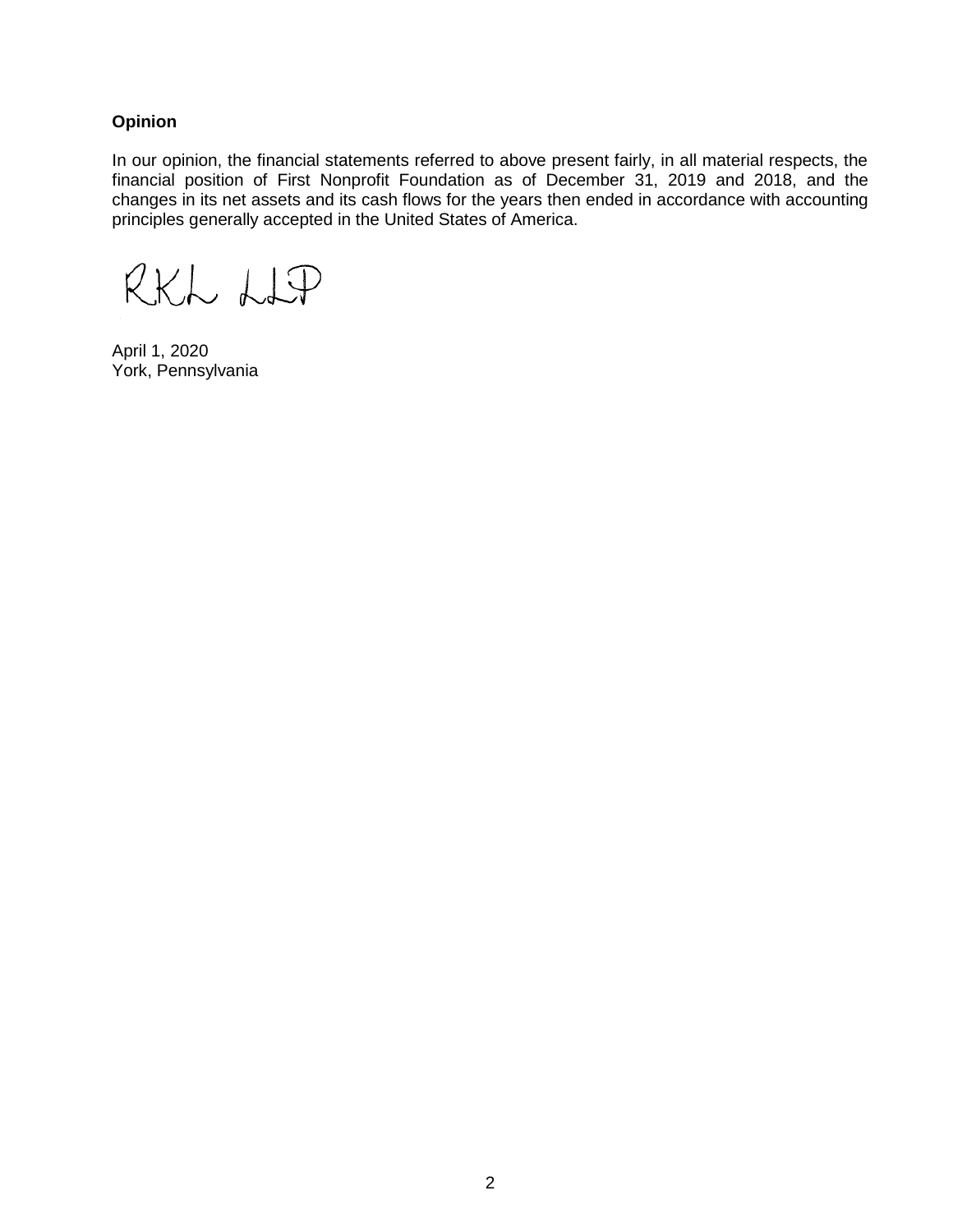Statement of Financial Position

|                                                                                                       | December 31, |                             |    |                 |  |  |
|-------------------------------------------------------------------------------------------------------|--------------|-----------------------------|----|-----------------|--|--|
|                                                                                                       | 2019         |                             |    | 2018            |  |  |
| <b>Assets</b>                                                                                         |              |                             |    |                 |  |  |
| <b>Current Assets</b><br>Cash and cash equivalents                                                    | \$           | 160,746                     | \$ | 155,408         |  |  |
| <b>Investments</b>                                                                                    |              | 3,572,412                   |    | 4,031,628       |  |  |
| <b>Total Assets</b>                                                                                   | S.           | 3,733,158                   | \$ | 4,187,036       |  |  |
| <b>Liabilities and Net Assets</b>                                                                     |              |                             |    |                 |  |  |
| <b>Current Liabilities</b><br>Accounts payable<br>Accrued payroll and payroll taxes<br>Grants payable | \$           | 34,601<br>18,786<br>333,333 | \$ | 16,732<br>8,669 |  |  |
| <b>Total Liabilities</b>                                                                              |              | 386,720                     |    | 25,401          |  |  |
| <b>Net Assets</b><br>Without donor restrictions                                                       |              | 3,346,438                   |    | 4,161,635       |  |  |
| <b>Total Liabilities and Net Assets</b>                                                               | \$           | 3,733,158                   | \$ | 4,187,036       |  |  |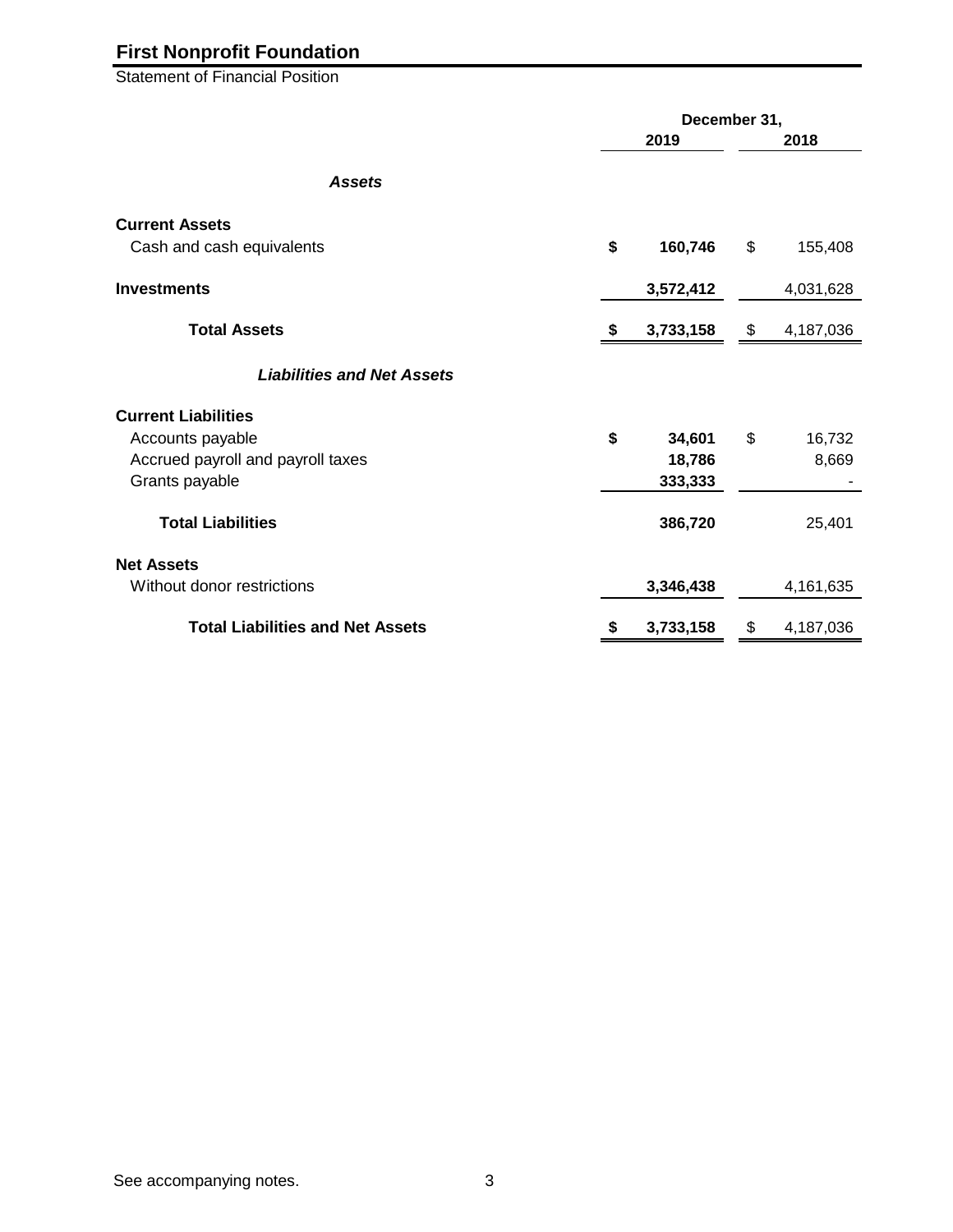Statement of Activities

|                                                  | <b>Years Ended December 31,</b> |                            |  |  |  |  |
|--------------------------------------------------|---------------------------------|----------------------------|--|--|--|--|
|                                                  | 2019                            | 2018                       |  |  |  |  |
| <b>Support, Revenue, and Gains</b>               |                                 |                            |  |  |  |  |
| Contributions                                    | 1,000,000<br>\$                 | 1,100,000<br>$\frac{1}{2}$ |  |  |  |  |
| Investment revenue                               |                                 |                            |  |  |  |  |
| Net realized and unrealized gains on investments | 909,480                         | 40,117                     |  |  |  |  |
| Interest and dividends, net of fees              |                                 | 91,305<br>108,908          |  |  |  |  |
| <b>Total Investment Revenue</b>                  | 1,000,785                       | 149,025                    |  |  |  |  |
| Other revenue                                    |                                 |                            |  |  |  |  |
| Interest income                                  |                                 | 1,100<br>628               |  |  |  |  |
| <b>Total Support, Revenue, and Gains</b>         | 2,001,885                       | 1,249,653                  |  |  |  |  |
| <b>Expenses</b>                                  |                                 |                            |  |  |  |  |
| Program services                                 | 2,666,939                       | 2,232,122                  |  |  |  |  |
| Supporting services                              |                                 |                            |  |  |  |  |
| Management and general                           | 150,143                         | 125,133                    |  |  |  |  |
| <b>Total Expenses</b>                            | 2,817,082                       | 2,357,255                  |  |  |  |  |
| <b>Changes in Net Assets</b>                     | \$<br>(815, 197)                | (1, 107, 602)<br>\$        |  |  |  |  |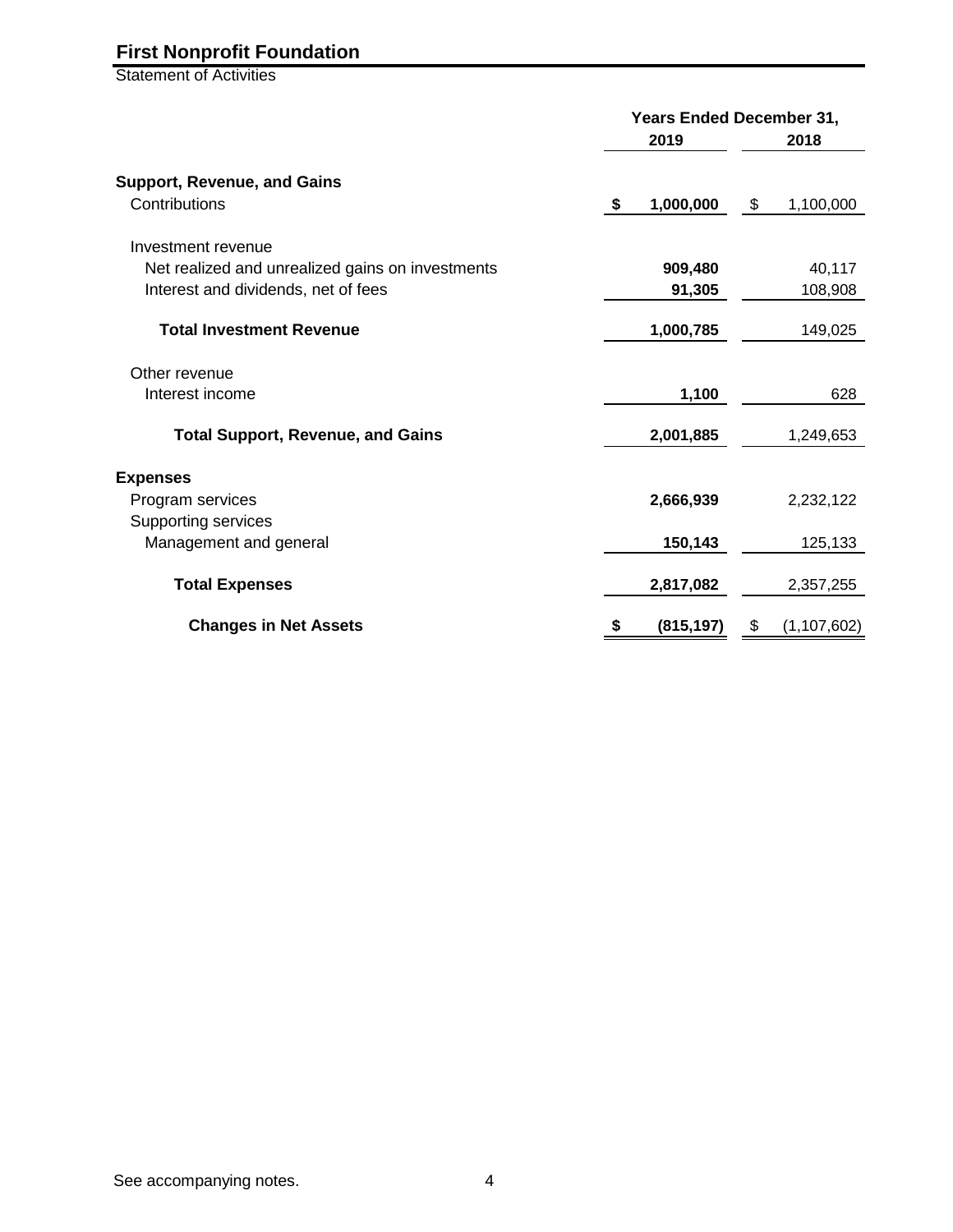Statement of Changes in Net Assets

|                                                                             | Years Ended December 31, |            |     |               |  |  |  |
|-----------------------------------------------------------------------------|--------------------------|------------|-----|---------------|--|--|--|
|                                                                             |                          | 2019       |     |               |  |  |  |
| <b>Net Assets Without Donor Restrictions at</b><br><b>Beginning of Year</b> | \$                       | 4,161,635  | S.  | 5,269,237     |  |  |  |
| Changes in net assets                                                       |                          | (815, 197) |     | (1, 107, 602) |  |  |  |
| <b>Net Assets Without Donor Restrictions at</b><br><b>End of Year</b>       | S                        | 3,346,438  | \$. | 4,161,635     |  |  |  |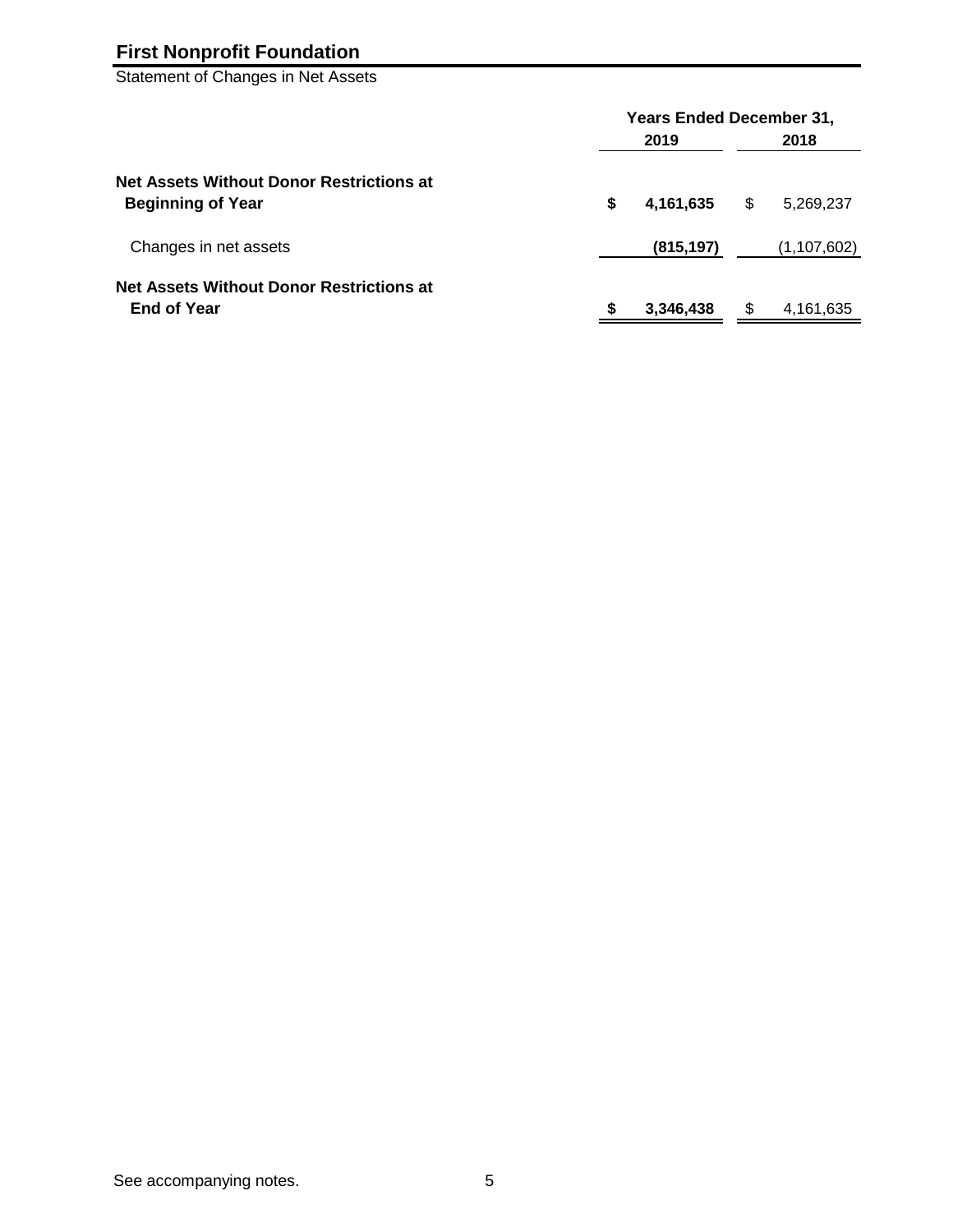Statement of Functional Expenses - by Natural Classification

|                            | Year Ended December 31, 2019 |                 |    |                         |    |              |  |  |  |
|----------------------------|------------------------------|-----------------|----|-------------------------|----|--------------|--|--|--|
|                            |                              |                 |    | <b>Support Services</b> |    |              |  |  |  |
|                            |                              | Program         |    | <b>Management</b>       |    |              |  |  |  |
|                            |                              | <b>Services</b> |    | and General             |    | <b>Total</b> |  |  |  |
| Grants                     | \$                           | 2,359,646       | \$ |                         | \$ | 2,359,646    |  |  |  |
| Salaries                   |                              | 216,642         |    | 38,231                  |    | 254,873      |  |  |  |
| Professional fees          |                              | 26,400          |    | 53,500                  |    | 79,900       |  |  |  |
| Payroll taxes and benefits |                              | 30,076          |    | 5,307                   |    | 35,383       |  |  |  |
| Contract labor             |                              |                 |    | 17,140                  |    | 17,140       |  |  |  |
| Excise tax expense         |                              |                 |    | 16,775                  |    | 16,775       |  |  |  |
| Travel                     |                              | 13,470          |    | 2,377                   |    | 15,847       |  |  |  |
| Technology                 |                              | 11,392          |    | 2,010                   |    | 13,402       |  |  |  |
| Dues and subscriptions     |                              |                 |    | 8,074                   |    | 8,074        |  |  |  |
| Meetings                   |                              | 5,086           |    | 897                     |    | 5,983        |  |  |  |
| Insurance                  |                              | 4,227           |    | 746                     |    | 4,973        |  |  |  |
| Other contributions        |                              |                 |    | 2,576                   |    | 2,576        |  |  |  |
| <b>Supplies</b>            |                              |                 |    | 1,216                   |    | 1,216        |  |  |  |
| Postage                    |                              |                 |    | 1,137                   |    | 1,137        |  |  |  |
| Licenses and fees          |                              |                 |    | 157                     |    | 157          |  |  |  |
| <b>Publications</b>        |                              |                 |    |                         |    |              |  |  |  |
|                            | \$                           | 2,666,939       | \$ | 150,143                 | \$ | 2,817,082    |  |  |  |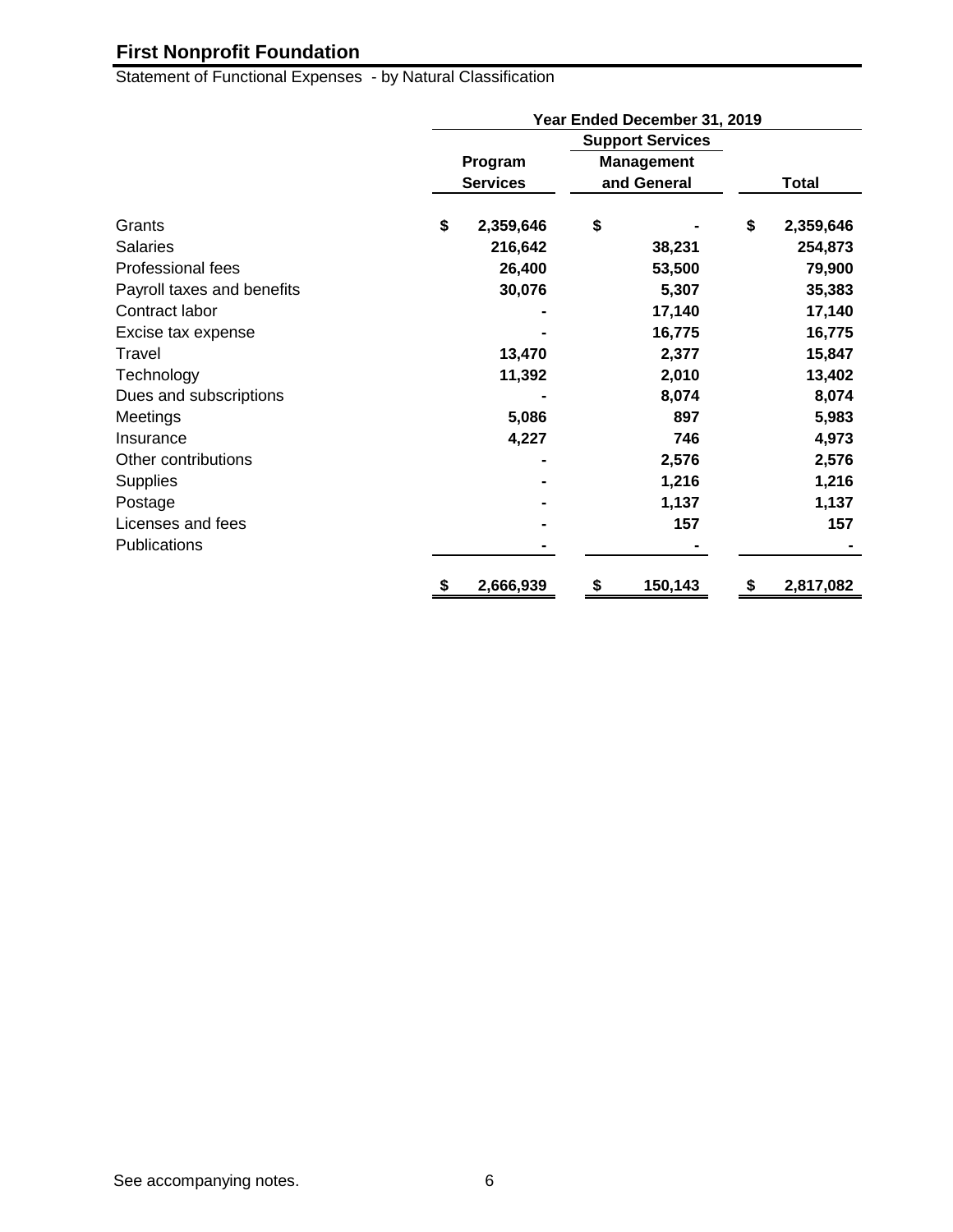Statement of Functional Expenses - by Natural Classification (continued)

|                            | Year Ended December 31, 2018 |                 |    |                         |    |              |  |  |  |
|----------------------------|------------------------------|-----------------|----|-------------------------|----|--------------|--|--|--|
|                            |                              |                 |    | <b>Support Services</b> |    |              |  |  |  |
|                            |                              | Program         |    | <b>Management</b>       |    |              |  |  |  |
|                            |                              | <b>Services</b> |    | and General             |    | <b>Total</b> |  |  |  |
| Grants                     | \$                           | 1,951,972       | \$ |                         | \$ | 1,951,972    |  |  |  |
| <b>Salaries</b>            |                              | 184,162         |    | 32,499                  |    | 216,661      |  |  |  |
| Professional fees          |                              | 26,400          |    | 53,875                  |    | 80,275       |  |  |  |
| Payroll taxes and benefits |                              | 27,805          |    | 4,907                   |    | 32,712       |  |  |  |
| Contract labor             |                              |                 |    | 10,920                  |    | 10,920       |  |  |  |
| Excise tax expense         |                              |                 |    | 2,204                   |    | 2,204        |  |  |  |
| Travel                     |                              | 17,800          |    | 3,141                   |    | 20,941       |  |  |  |
| Technology                 |                              | 14,158          |    | 2,499                   |    | 16,657       |  |  |  |
| Dues and subscriptions     |                              |                 |    | 10,124                  |    | 10,124       |  |  |  |
| Meetings                   |                              | 5,524           |    | 975                     |    | 6,499        |  |  |  |
| Insurance                  |                              | 4,301           |    | 759                     |    | 5,060        |  |  |  |
| Other contributions        |                              |                 |    | 2,211                   |    | 2,211        |  |  |  |
| <b>Supplies</b>            |                              |                 |    | 412                     |    | 412          |  |  |  |
| Postage                    |                              |                 |    | 275                     |    | 275          |  |  |  |
| Licenses and fees          |                              |                 |    | 141                     |    | 141          |  |  |  |
| Publications               |                              |                 |    | 191                     |    | 191          |  |  |  |
|                            | \$                           | 2,232,122       | \$ | 125,133                 | \$ | 2,357,255    |  |  |  |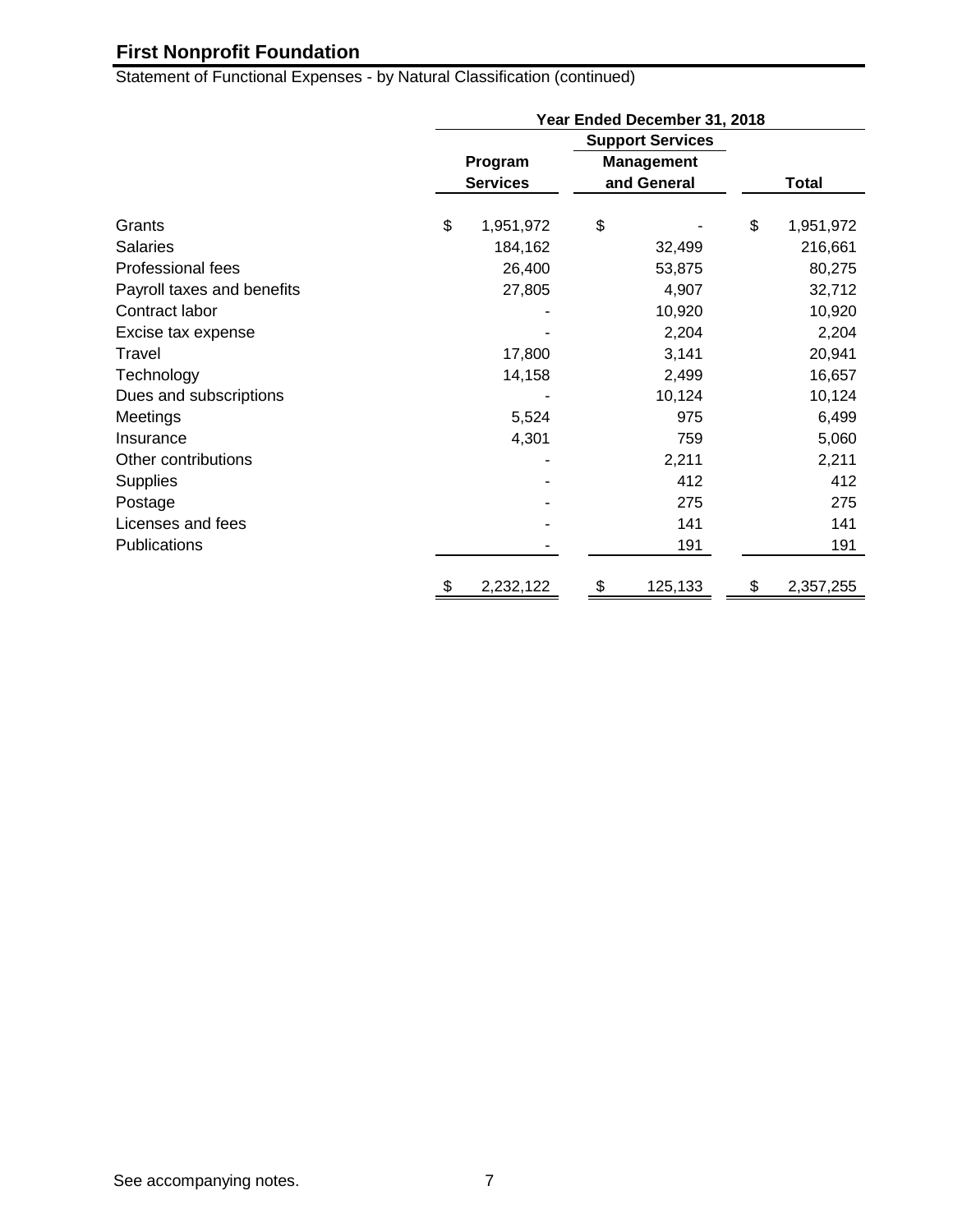Statement of Cash Flows

|                                                   | <b>Years Ended December 31,</b> |               |    |               |  |  |  |
|---------------------------------------------------|---------------------------------|---------------|----|---------------|--|--|--|
|                                                   | 2019                            |               |    |               |  |  |  |
| <b>Cash Flows from Operating Activities</b>       |                                 |               |    |               |  |  |  |
| Changes in net assets                             | \$                              | (815, 197)    | \$ | (1, 107, 602) |  |  |  |
| Adjustments to reconcile changes in net assets to |                                 |               |    |               |  |  |  |
| net cash used in operating activities             |                                 |               |    |               |  |  |  |
| Net realized and unrealized gains on investments  |                                 | (909, 480)    |    | (40, 117)     |  |  |  |
| (Increase) decrease in assets                     |                                 |               |    |               |  |  |  |
| Accounts receivable                               |                                 |               |    | 25,000        |  |  |  |
| Increase (decrease) in liabilities                |                                 |               |    |               |  |  |  |
| Accounts payable                                  |                                 | 17,869        |    | (7,675)       |  |  |  |
| Accrued payroll and payroll taxes                 |                                 | 10,117        |    | 882           |  |  |  |
| Grants payable                                    |                                 | 333,333       |    | (50,000)      |  |  |  |
| <b>Net Cash Used in Operating Activities</b>      |                                 | (1, 363, 358) |    | (1, 179, 512) |  |  |  |
| <b>Cash Flows from Investing Activities</b>       |                                 |               |    |               |  |  |  |
| Purchase of investments                           |                                 | (91, 304)     |    | (108, 908)    |  |  |  |
| Proceeds from sale of investments                 |                                 | 1,460,000     |    | 1,347,000     |  |  |  |
| <b>Net Cash Provided by Investing Activities</b>  |                                 | 1,368,696     |    | 1,238,092     |  |  |  |
| Net Increase in Cash and Cash Equivalents         |                                 | 5,338         |    | 58,580        |  |  |  |
| Cash and Cash Equivalents at Beginning of Year    |                                 | 155,408       |    | 96,828        |  |  |  |
| <b>Cash and Cash Equivalents at End of Year</b>   | S                               | 160,746       | \$ | 155,408       |  |  |  |
| <b>Supplementary Cash Flows Information</b>       |                                 |               |    |               |  |  |  |
| Excise taxes paid                                 | \$                              | 2,306         | \$ | 3,458         |  |  |  |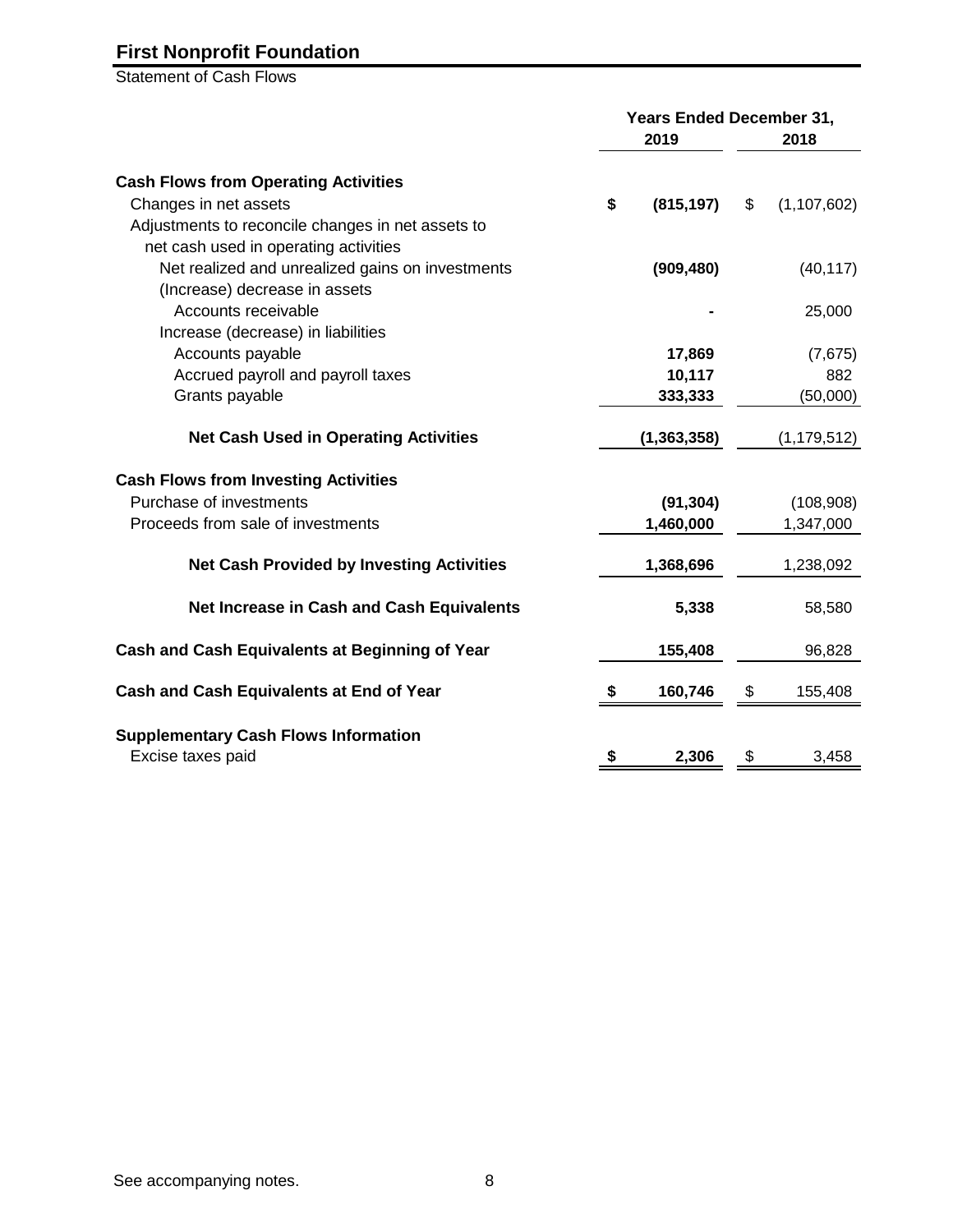### **Note 1 - Nature of Operations**

First Nonprofit Foundation (the Foundation) is a private foundation that makes contributions to entities that qualify as public charities under the Internal Revenue Code. The Foundation's primary purpose is to provide grants to further the establishment, development, and expansion of nonprofit organizations. The Foundation supports local, state, regional, and other significant 501(c)(3) nonprofits located throughout the United States. The Foundation's primary sources of support and revenue are from contributions and investment revenue.

The Foundation's board believes that nonprofits improve people's lives in every community in this country. This uniquely American experience faces challenges never seen before. In order to create a sustainable model of service in response to these challenges, we will require leaders who are smarter, more innovative, and more efficient. Our mission is to foster effective risk management practices and the overall development and advancement of nonprofit leaders through unique, creative initiatives. Making the nonprofit community safer and more efficient will expand on the genetic markers of what makes this country great and ultimately uplift worthy causes and citizens.

The Foundation was incorporated in 2003 in the state of Illinois. During the year ended December 31, 2013, the Foundation was re-incorporated from Illinois to Pennsylvania.

## **Note 2 - Summary of Significant Accounting Policies**

A summary of the significant accounting policies consistently applied in the preparation of the accompanying financial statements follows.

### **Use of Estimates**

The preparation of financial statements in accordance with accounting principles generally accepted in the United States of America requires management to make estimates and assumptions that affect the reported amounts of assets and liabilities, and the disclosure of contingent assets and liabilities, if any, at the date of the financial statements, and the reported amounts of revenue and expenses during the reporting period. Actual results could differ from those estimates.

### **Cash and Cash Equivalents**

For purposes of the statement of cash flows, the Foundation considers all highly-liquid debt instruments purchased with an original maturity of three months or less to be cash equivalents.

### **Investments**

Investments in debt and equity securities with readily determinable fair values are reported at fair value, based on quoted market prices. Unrealized gains and losses are reported as increases or decreases in net assets without donor restrictions unless their use is restricted by explicit donor stipulation. Realized gains and losses, if any, on the sale or disposal of investments are computed on a specific identification basis and are also included as increases or decreases in net assets without donor restrictions unless their use is restricted by explicit donor stipulation.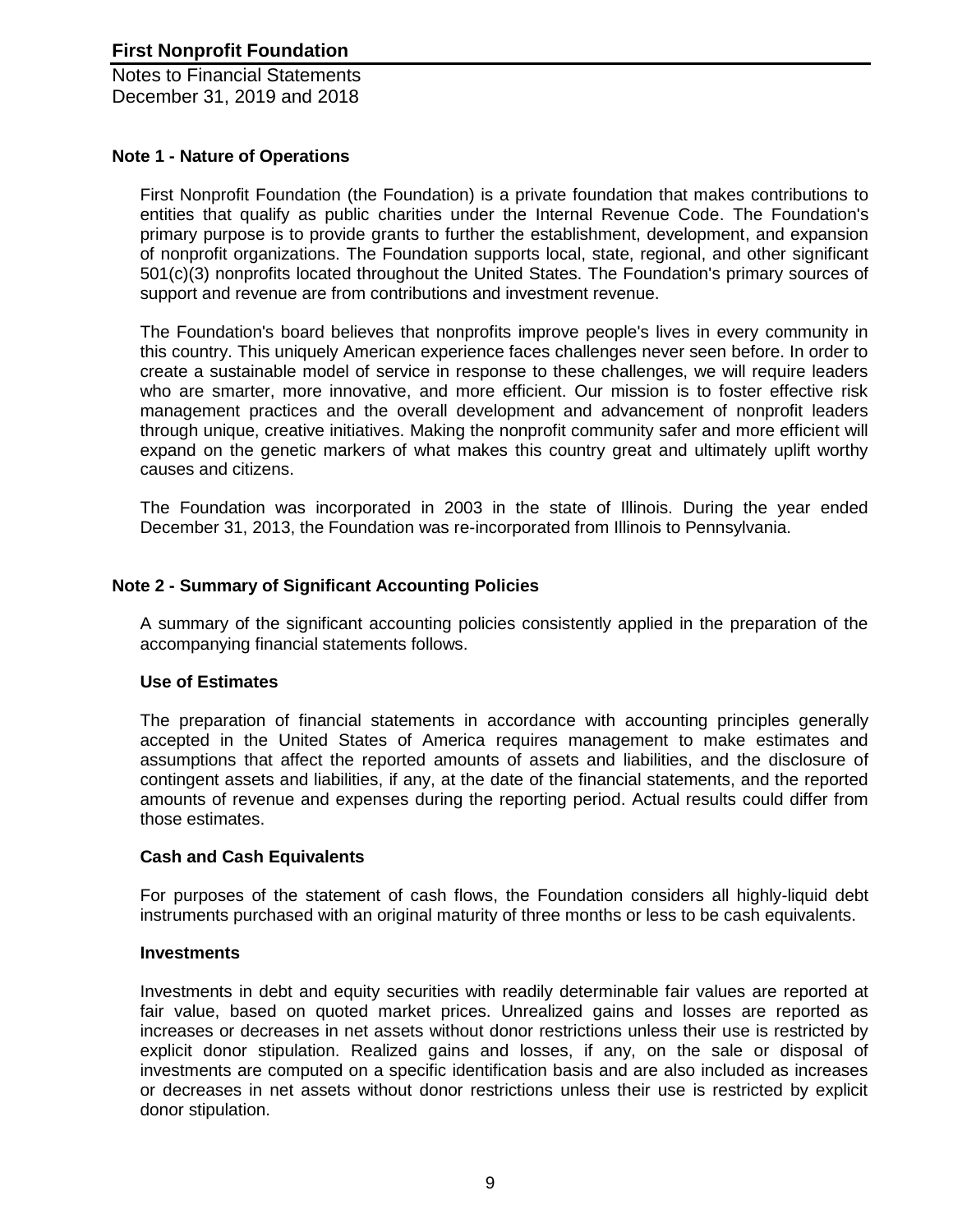## **Note 2 - Summary of Significant Accounting Policies (continued)**

#### **Net Assets**

The net assets of the Foundation and changes therein are classified and reported as follows:

Net assets without donor restrictions - Net assets that are not subject to donor-imposed stipulations.

Net assets with donor restrictions - Net assets subject to donor-imposed stipulations that are restricted for a specified purpose or passage of time or are restricted in perpetuity. The Foundation currently has no net assets with donor restrictions.

### **Contributions**

The Foundation recognizes contributions when cash, securities or other assets, an unconditional promise to give, or notification of a beneficial interest is received. Conditional promises to give, that is, those with a measurable performance or other barrier, and a right of return, are not recognized until the conditions on which they depend have been substantially met.

All contributions are considered to be available for unrestricted use unless specifically restricted by the donor. Amounts received that are designated for future periods or restricted by the donor for specific purposes are reported as increases in net assets with donor restrictions. However, if a restriction is fulfilled in the same time period in which the contribution is received, the Foundation reports the support as support without donor restrictions.

### **Risks and Uncertainties**

Investment securities are exposed to various risks, such as interest rate, market, and credit. Due to the level of risk associated with certain investment securities and the level of uncertainty related to changes in the value of investment securities, it is at least reasonably possible that changes in the value of investments in the near term would materially affect the amounts reported in the statement of financial position and the statement of activities.

### **Grants**

The Foundation recognizes grants expense when an unconditional promise to give is made. Conditional promises to give, that is, those with a measurable performance or other barrier, and a right of return, are not recognized until the conditions on which they depend have been substantially met. All grants payable are due within one year of the date of the statement of financial position.

#### **Advertising Expense**

Advertising costs are expensed as incurred.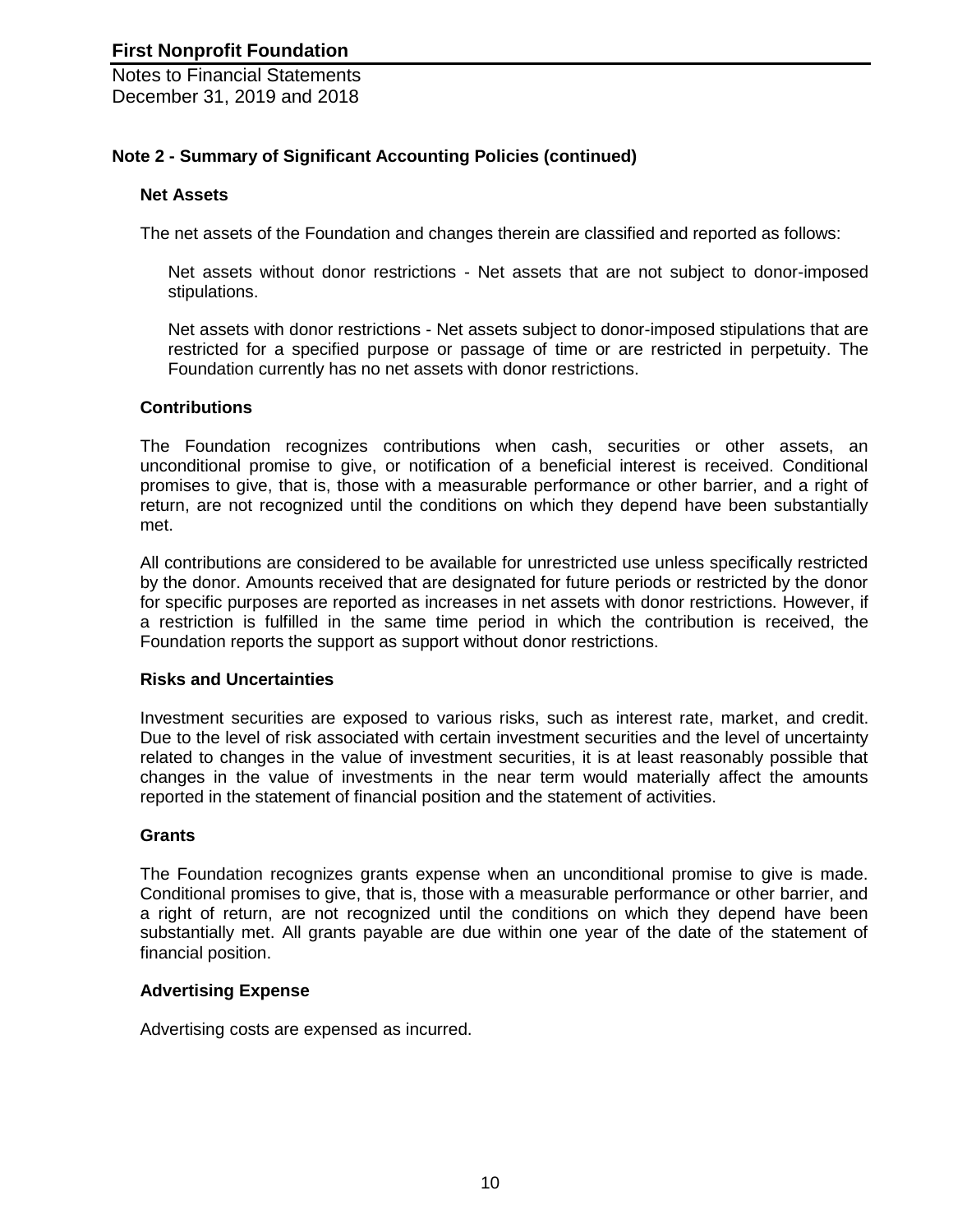### **Note 2 - Summary of Significant Accounting Policies (continued)**

### **Functional Expenses**

The costs of providing the Foundation's programs and supporting services have been summarized on a functional basis in the statement of activities and statement of functional expenses - by natural classification. Accordingly, certain costs have been allocated among the program and supporting services benefited. Supporting services include management and general and fundraising expenses. The Foundation's management estimates fundraising expenses to be insignificant, and are therefore, not segregated from management and general expenses. Expenses require allocation on a reasonable basis that is consistently applied. Expenses are generally allocated on the basis of estimates of time and effort.

### **Change in Accounting Principle**

In June 2018, the Financial Accounting Standards Board issued Accounting Standards Update (ASU) 2018-08, *Not-for-Profit Entities (Topic 958): Clarifying the Scope and the Accounting Guidance for Contributions Received and Contributions Made*, which clarifies and improves the scope and the accounting guidance for contributions. The update provides a more robust framework to determine when a transaction should be accounted for as a contribution under Subtopic 958-605 or as an exchange transaction accounted for under other guidance. For contributions received, this guidance is effective for annual periods beginning after December 15, 2018, or annual periods beginning after June 15, 2018 for public business entities. For contributions made, this guidance is effective for the annual period beginning after December 15, 2019, or annual periods beginning after December 15, 2018 for public business entities. During the year ended December 31, 2019, the Foundation implemented the provisions of ASU 2018-08 applicable to both contributions received and to contributions made under a modified perspective basis. Accordingly, there is no effect on net assets in connection with the Foundation's implementation of ASU 2018-08.

### **Note 3 - Tax-Exempt Status**

The Foundation is a not-for-profit private foundation as described in Section 501(c)(3) of the Internal Revenue Code (the Code) and is exempt from income taxes on related activities pursuant to Section 509(a) of the Code. The Foundation did not claim a classification as an operating private foundation as defined in Section  $4942(j)(3)$  of the Code. The Foundation is required to make certain minimum distributions in accordance with a formula established by the Internal Revenue Service. The Foundation has met this requirement. The Foundation also pays excise tax on net investment income.

Accounting principles generally accepted in the United States of America require management to evaluate tax positions taken by the Foundation, including whether the entity is exempt from income taxes. Management evaluated the tax positions taken and concluded that the Foundation had taken no uncertain tax positions that require recognition or disclosure in the financial statements. With few exceptions, the Foundation is no longer subject to income tax examinations by the U.S. Federal, state, or local tax authorities for years before December 31, 2016.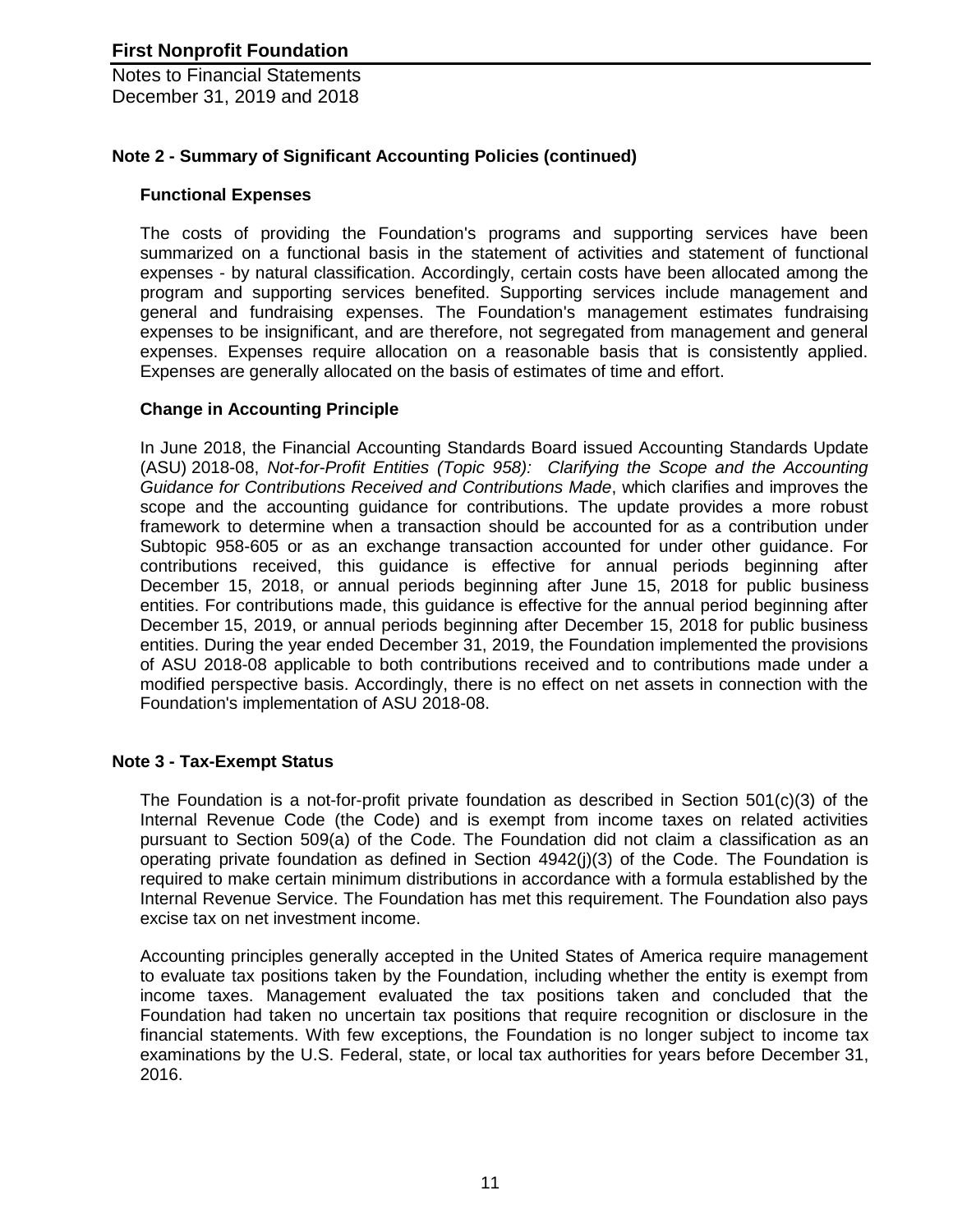Notes to Financial Statements December 31, 2019 and 2018

### **Note 4 - Liquidity and Availability**

Financial assets available for grants and other expenditures, that is, without donor restrictions or other designations limiting their use, within one year of the statement of financial position, comprise the following as of December 31:

|                                                                                                                                              | 2019                       |    | 2018                   |
|----------------------------------------------------------------------------------------------------------------------------------------------|----------------------------|----|------------------------|
| <b>Financial Assets</b><br>Cash and cash equivalents<br>Investments                                                                          | \$<br>160,746<br>3,572,412 | \$ | 155,408                |
| Total Financial Assets Available to be Used<br><b>Within One Year</b>                                                                        | 3,733,158                  |    | 4,031,628<br>4,187,036 |
| Less Amounts Not Available to be Used for General<br><b>Expenditures</b><br>Net assets with donor restriction<br>Board designated net assets |                            |    |                        |
|                                                                                                                                              |                            |    |                        |
| <b>Financial Assets Available for General</b><br><b>Expenditures</b>                                                                         | 3,733,158                  |    | 4,187,036              |

As part of the Foundation's liquidity management, it has a policy to structure its financial assets to be available as its awarded grants, general expenditures, liabilities, and other obligations become due. The Foundation's Board of Directors meets during the year to review and approve grant requests.

### **Note 5 - Concentrations of Cash and Credit Risk**

Financial instruments, which subject the Foundation to concentrations of credit risk, consist primarily of cash and cash equivalents and investment securities.

At times during the years ended December 31, 2019 and 2018, the Foundation's cash balances may have exceeded the federally insured limit of \$250,000.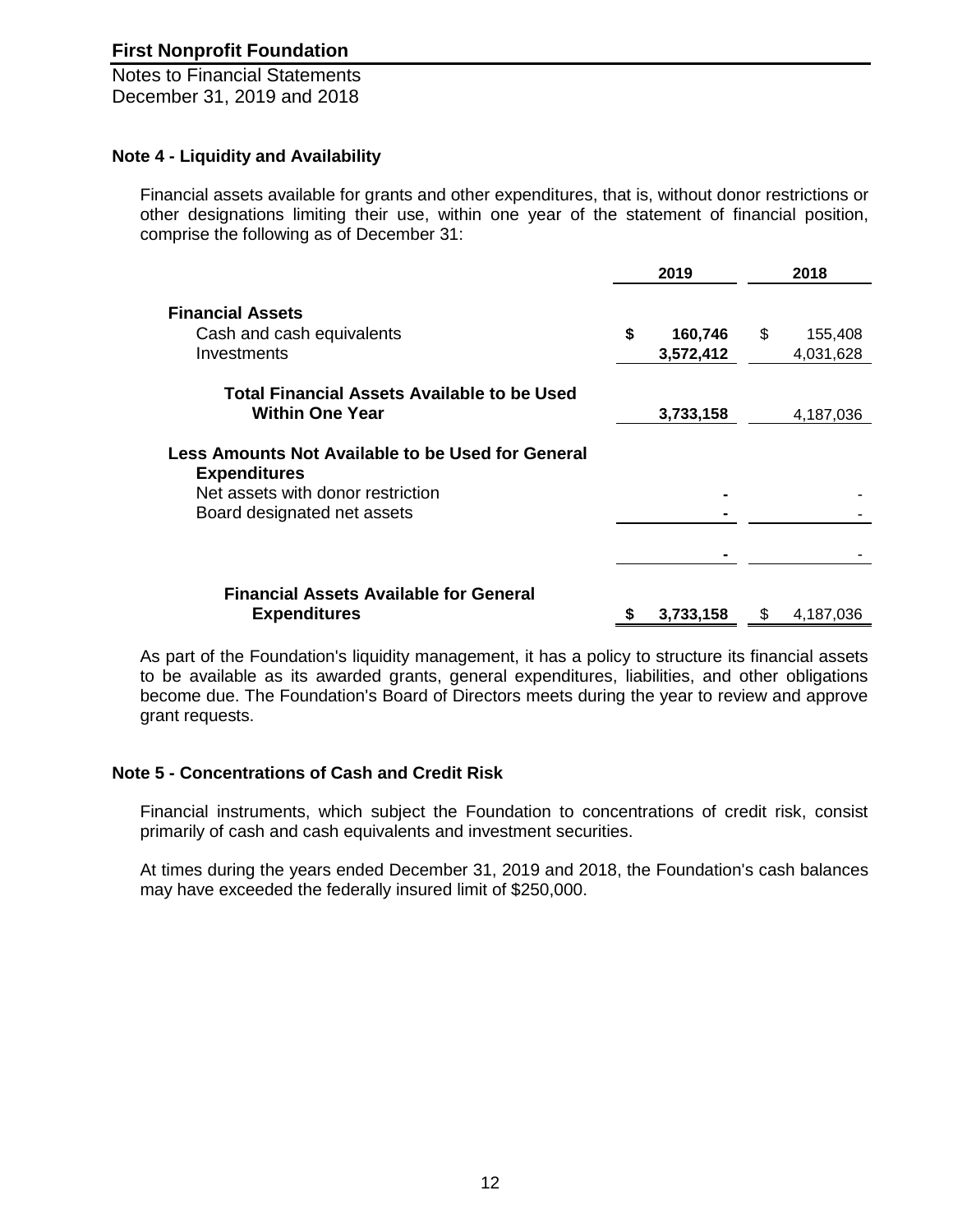### **Note 6 - Fair Value of Financial Instruments**

The fair value hierarchy prioritizes the inputs to valuation methods used to measure fair value. The hierarchy gives the highest priority to unadjusted quoted prices in active markets for identical assets or liabilities (Level 1 measurements) and the lowest priority to unobservable inputs (Level 3 measurements). The three levels of the fair value hierarchy are as follows:

- Level 1: Unadjusted quoted prices in active markets that are accessible at the measurement date for identical assets or liabilities.
- Level 2: Quoted prices in markets that are not active, or inputs that are observable either directly or indirectly, for substantially the full term of the asset or liability.
- Level 3: Prices or valuation techniques that require inputs that are both significant to the fair value measurement and unobservable (i.e., supported with little or no market activity).

An asset's or liability's level within the fair value hierarchy is based on the lowest level of input that is significant to the fair value measurement. Valuation techniques used need to maximize the use of observable inputs and minimize the use of unobservable inputs.

The following valuation techniques were used to measure fair value of assets in the table below on a recurring basis:

Cash and cash equivalents - The carrying amounts approximate fair value because of the short-term nature of these investments.

Common stock and mutual funds - Fair value of common stock and mutual funds was based on quoted market prices for the identical security.

The methods described above may produce a fair value calculation that may not be indicative of net realizable value or reflective of future fair values. Furthermore, while the Foundation believes its valuation methods are appropriate and consistent with other market participants, the use of different methodologies or assumptions to determine the fair value of certain financial instruments could result in a different fair value measurement at the reporting date.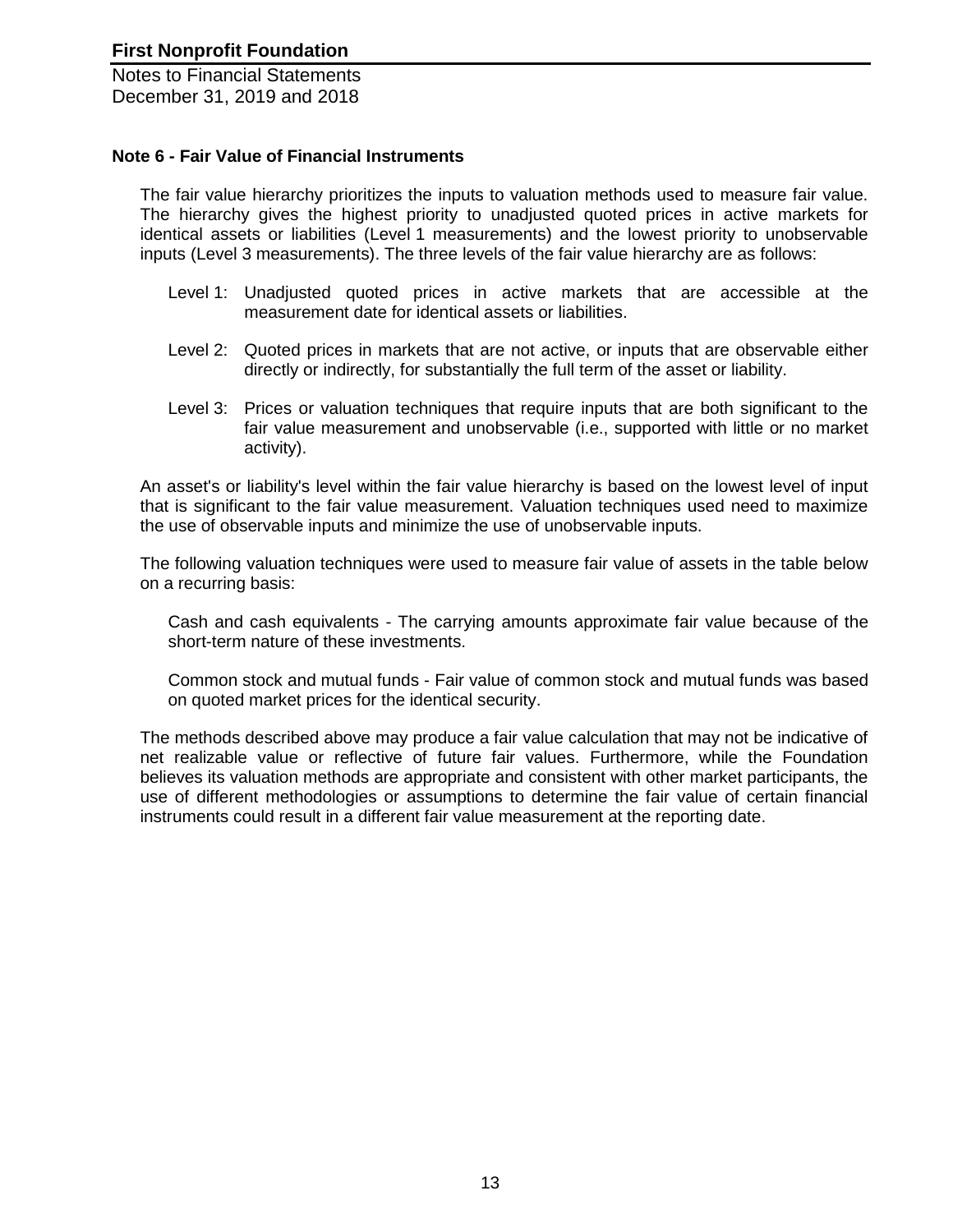Notes to Financial Statements December 31, 2019 and 2018

## **Note 6 - Fair Value of Financial Instruments (continued)**

For assets measured at fair value on a recurring basis, the fair value measurements by level within the fair value hierarchy consist of the following as of December 31:

|                                            | 2019 |              |    |           |    |                    |         |  |  |
|--------------------------------------------|------|--------------|----|-----------|----|--------------------|---------|--|--|
|                                            |      | <b>Total</b> |    | Level 1   |    | Level <sub>2</sub> | Level 3 |  |  |
| <b>Cash and Cash</b><br><b>Equivalents</b> | \$   | 526,653      | \$ | 526,653   | \$ |                    | \$      |  |  |
| <b>Mutual Funds</b>                        |      |              |    |           |    |                    |         |  |  |
| Large blend                                |      | 1,070,026    |    | 1,070,026 |    |                    |         |  |  |
| Real estate                                |      | 544,670      |    | 544,670   |    |                    |         |  |  |
| Foreign large blend                        |      | 536,331      |    | 536,331   |    |                    |         |  |  |
| Small blend                                |      | 533,177      |    | 533,177   |    |                    |         |  |  |
| <b>Emerging markets</b>                    |      | 361,555      |    | 361,555   |    |                    |         |  |  |
|                                            | \$   | 3,572,412    | \$ | 3,572,412 | \$ |                    | \$      |  |  |
|                                            |      |              |    | 2018      |    |                    |         |  |  |
| <b>Cash and Cash</b>                       |      |              |    |           |    |                    |         |  |  |
| <b>Equivalents</b>                         | \$   | 43,318       | \$ | 43,318    | \$ |                    | \$      |  |  |
| <b>Common Stock</b>                        |      |              |    |           |    |                    |         |  |  |
| <b>Basic materials</b>                     |      | 851,808      |    | 851,808   |    |                    |         |  |  |
| <b>Services</b>                            |      | 840,423      |    | 840,423   |    |                    |         |  |  |
| Technology                                 |      | 708,898      |    | 708,898   |    |                    |         |  |  |
| Healthcare                                 |      | 550,378      |    | 550,378   |    |                    |         |  |  |
| <b>Utilities</b>                           |      | 370,119      |    | 370,119   |    |                    |         |  |  |
| Financial                                  |      | 267,476      |    | 267,476   |    |                    |         |  |  |
| <b>Mutual Funds</b>                        |      |              |    |           |    |                    |         |  |  |
| Convertible                                |      | 250,327      |    | 250,327   |    |                    |         |  |  |
| Healthcare                                 |      | 148,881      |    | 148,881   |    |                    |         |  |  |
|                                            | \$   | 4,031,628    | \$ | 4,031,628 | \$ |                    | \$      |  |  |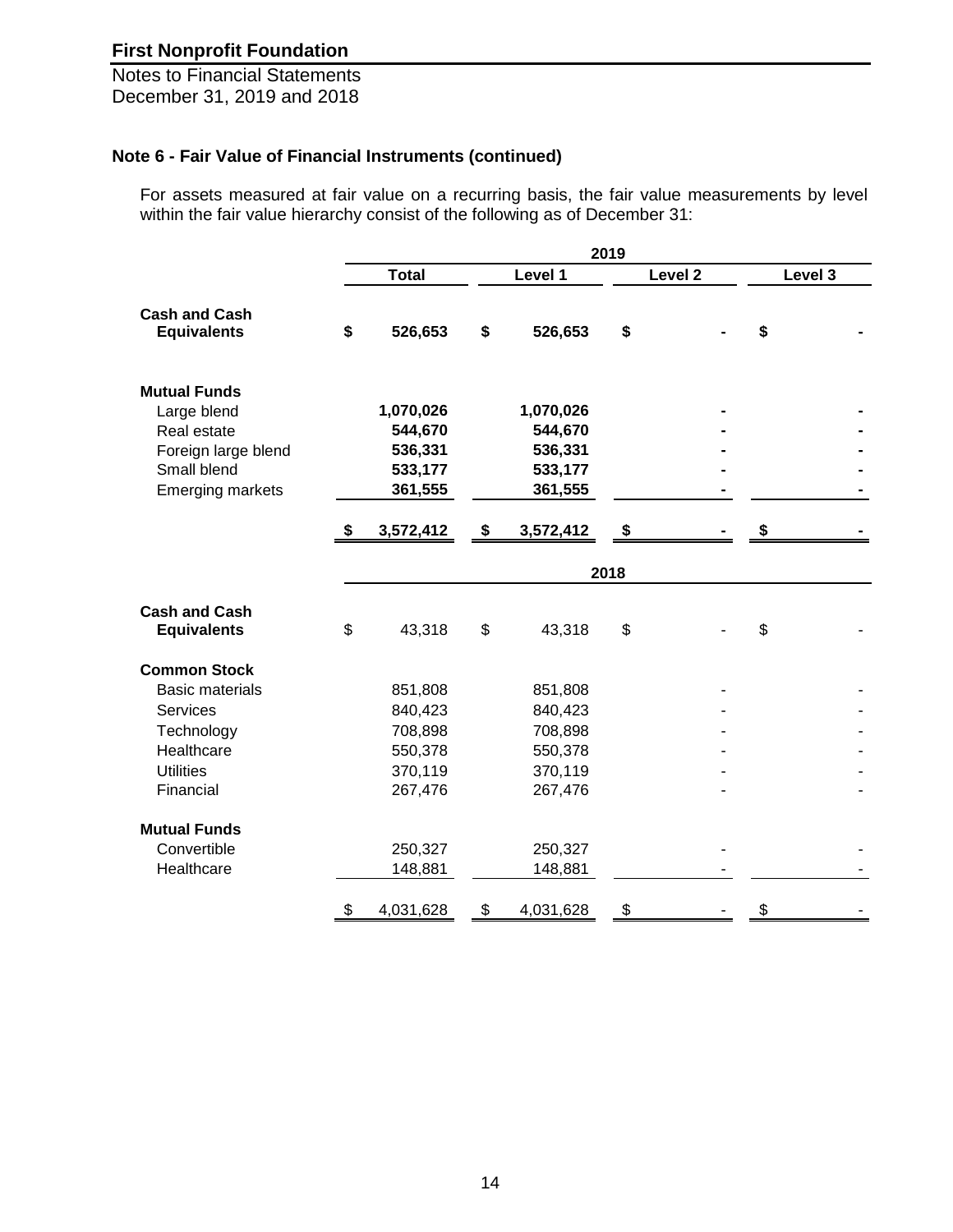### **Note 6 - Fair Value of Financial Instruments (continued)**

#### **Changes in Fair Value Levels**

The availability of observable market data is monitored to assess the appropriate classification of financial instruments within the fair value hierarchy. Changes in economic conditions or model-based valuation techniques may require the transfer of financial instruments from one fair value level to another. In such instances, the transfer is reported at the beginning of the reporting period.

We evaluated the significance of transfers between levels based upon the nature of the financial instruments and size of the transfer relative to total assets. For the years ended December 31, 2019 and 2018, there were no transfers in or out of Level 3.

#### **Note 7 - Investments**

Investments consist of the following as of December 31:

|                                            |                 | 2019              |                 | 2018              |  |  |  |
|--------------------------------------------|-----------------|-------------------|-----------------|-------------------|--|--|--|
|                                            | <b>Cost</b>     | <b>Fair Value</b> | <b>Cost</b>     | <b>Fair Value</b> |  |  |  |
| <b>Cash and Cash</b><br><b>Equivalents</b> | \$<br>526,653   | \$<br>526,653     | \$<br>43,318    | \$<br>43,318      |  |  |  |
| <b>Common Stock</b>                        |                 |                   |                 |                   |  |  |  |
| <b>Basic materials</b>                     |                 |                   | 1,156,193       | 851,808           |  |  |  |
| <b>Services</b>                            |                 |                   | 431,764         | 840,423           |  |  |  |
| Technology                                 |                 |                   | 578,568         | 708,898           |  |  |  |
| Healthcare                                 |                 |                   | 261,758         | 550,378           |  |  |  |
| <b>Utilities</b>                           |                 |                   | 329,462         | 370,119           |  |  |  |
| Financial                                  |                 |                   | 100,017         | 267,476           |  |  |  |
|                                            |                 |                   | 2,857,762       | 3,589,102         |  |  |  |
| <b>Mutual Funds</b>                        |                 |                   |                 |                   |  |  |  |
| Large blend                                | 1,053,783       | 1,070,026         |                 |                   |  |  |  |
| Real estate                                | 529,888         | 544,670           |                 |                   |  |  |  |
| Foreign large blend                        | 530,283         | 536,331           |                 |                   |  |  |  |
| Small blend                                | 527,191         | 533,177           |                 |                   |  |  |  |
| <b>Emerging markets</b>                    | 354,003         | 361,555           |                 |                   |  |  |  |
| Convertible                                |                 |                   | 242,076         | 250,327           |  |  |  |
| Healthcare                                 |                 |                   | 135,621         | 148,881           |  |  |  |
|                                            | 2,995,148       | 3,045,759         | 377,697         | 399,208           |  |  |  |
|                                            | 3,521,801<br>\$ | 3,572,412<br>\$   | \$<br>3,278,777 | \$<br>4,031,628   |  |  |  |